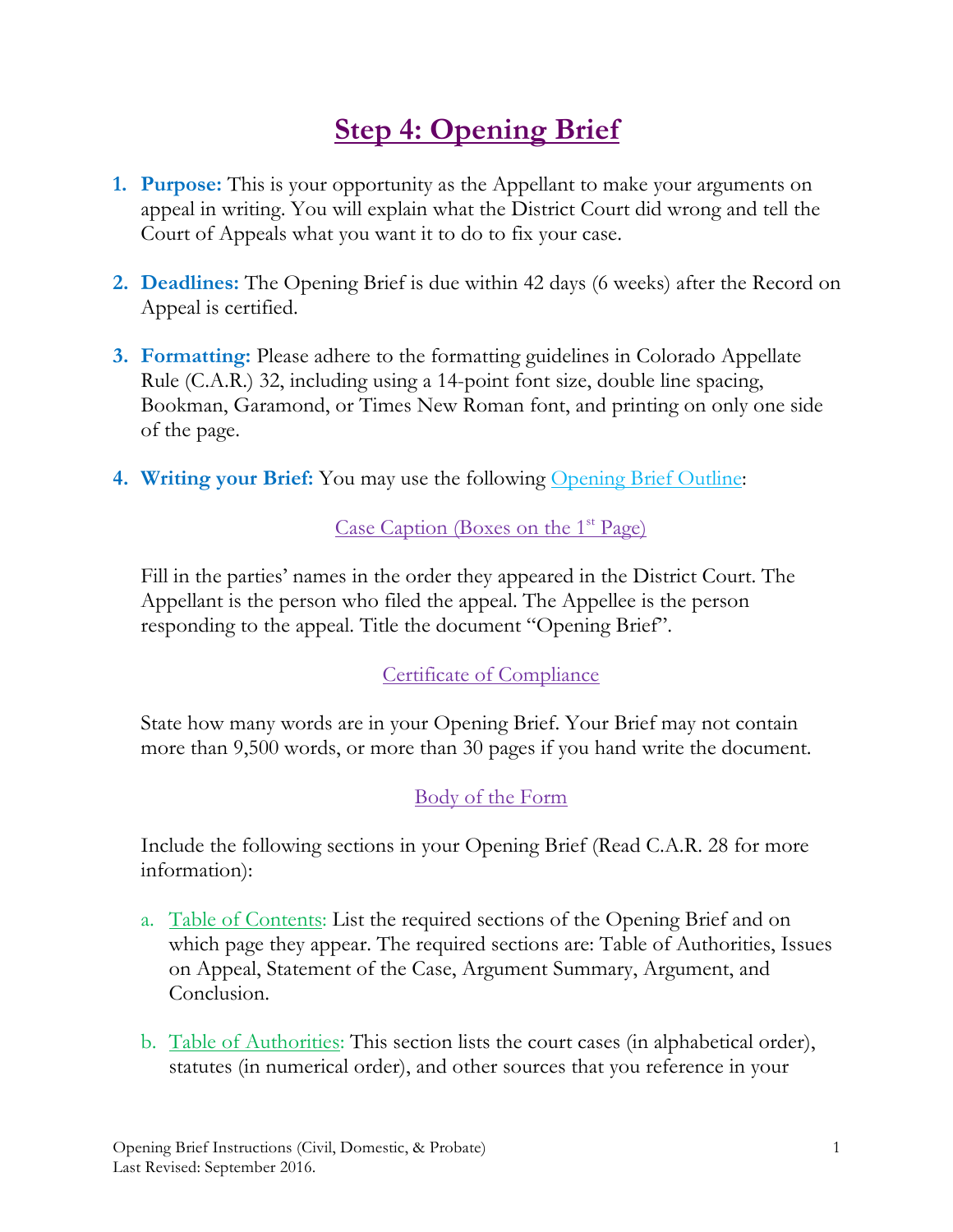Opening Brief. Include the page number(s) where these sources are referenced in your Brief.

- c. Issues on Appeal: List the questions you want the Court of Appeals to answer. These are the errors you believe the District Court made in deciding your case. Examples of common errors include the following:
	- **i. Clearly Wrong Factual Finding:** Did the District Court determine a fact incorrectly because there is no support in the Record on Appeal for the fact?
	- **ii. Wrong Use of a Law:** Did the District Court use the wrong law or incorrectly interpret the law?
	- **iii. Unreasonable Decision:** Was the District Court's decision manifestly arbitrary, unreasonable, or unfair? Was the decision outside the bounds of possible reasonable decisions that it could have made under the circumstances?

You are not limited by the issues listed in your Notice of Appeal.

- d. Statement of the Case: Write a brief statement of the facts and procedural history, which means what happened in the District Court, that the Court of Appeals will need to know in order to review your issues. Include a citation to the Record on Appeal where each fact can be found. The Record on Appeal will be sent to you by the Court of Appeals on a CD that will contain PDF documents. Cite to these documents as follows:
	- **i. Court File:** R. CF, p. \_\_\_. For example: R. CF, p. 51.
	- **ii. Transcript:** R. Tr. (date), p. \_\_\_, line \_\_\_. For example: R. Tr. (July 1, 2015), p. 16, line 3.
	- **iii. Exhibits:** R. Ex. \_\_\_, p. \_\_\_. For example: R. Ex. 3, p. 7.
	- **iv. Suppressed Items:** R. Supr., p. \_\_\_. For example: R. Supr., p. 15.
	- **v. Supplemental Records:** Add "Supp. R." and then use the appropriate citation from above.

You may read the full Court of Appeals citation policy [here.](https://www.courts.state.co.us/userfiles/file/Court_Probation/Court_Of_Appeals/Forms/Attachment%201%20-%20Record%20Citation%20Policy.pdf)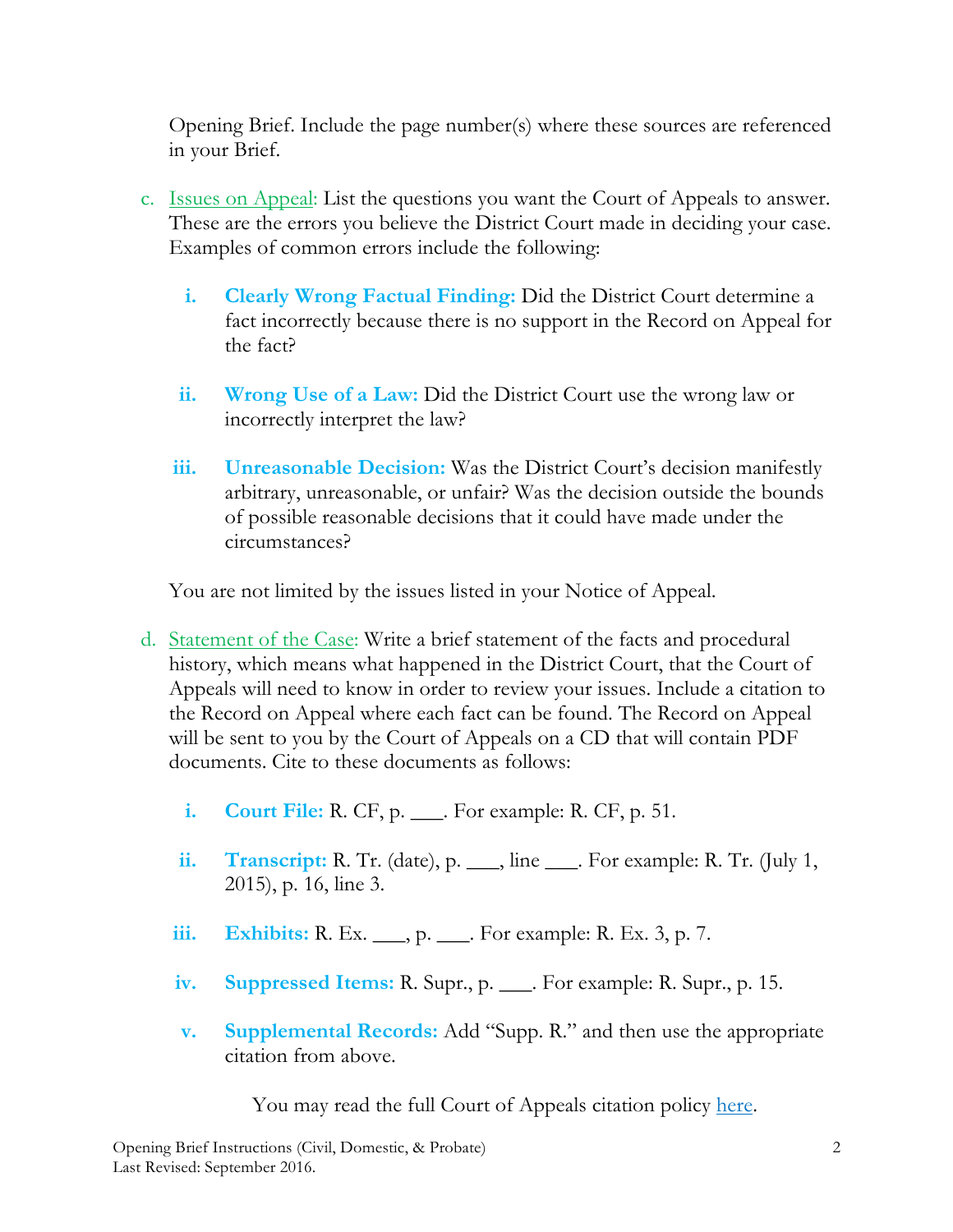- e. Summary of the Argument: Briefly state the key arguments for each Issue on Appeal. Don't simply repeat your statement of the Issues on Appeal. This section is usually no longer than one page.
- f. Argument: Argue one issue at a time. Under a separate heading for each issue, include the following sub-sections:
	- **i. Standard of Review:** State which Standard of Review the Court of Appeals should use in reviewing the issue and cite to the law that supports using that Standard. The Standard of Review is the measuring tool that the Court of Appeals uses to determine whether the District Court made an error that must be reversed. Different types of errors may have different Standards of Review. Some examples include:
		- a. <u>De Novo Review</u>: The Court of Appeals will decide the issue on its own, regardless of what the District Court decided. This Standard is usually used for issues of law, such as interpreting a statute.
		- b. Clearly Erroneous Review: The Court of Appeals will uphold what the District Court decided unless the decision was clearly wrong based on the information available at the time it was made. This Standard is usually used for issues of fact such as determining a party's income for child support purposes.
		- c. Abuse of Discretion: The Court of Appeals will uphold what the District Court decided unless its decision was clearly unreasonable, arbitrary, or unfair. This Standard is usually used when there was more than one way for the District Court to decide the issue such as deciding what parenting time plan is in a child's best interests.
	- **ii. Preservation:** You are required to have brought your issue to the attention of the District Court before you may argue that issue in the Court of Appeals. This is known as preserving the issue for appeal.

You will need to cite to the location in the Record on Appeal where you raised the issue to the District Court and where the District Court ruled on the issue.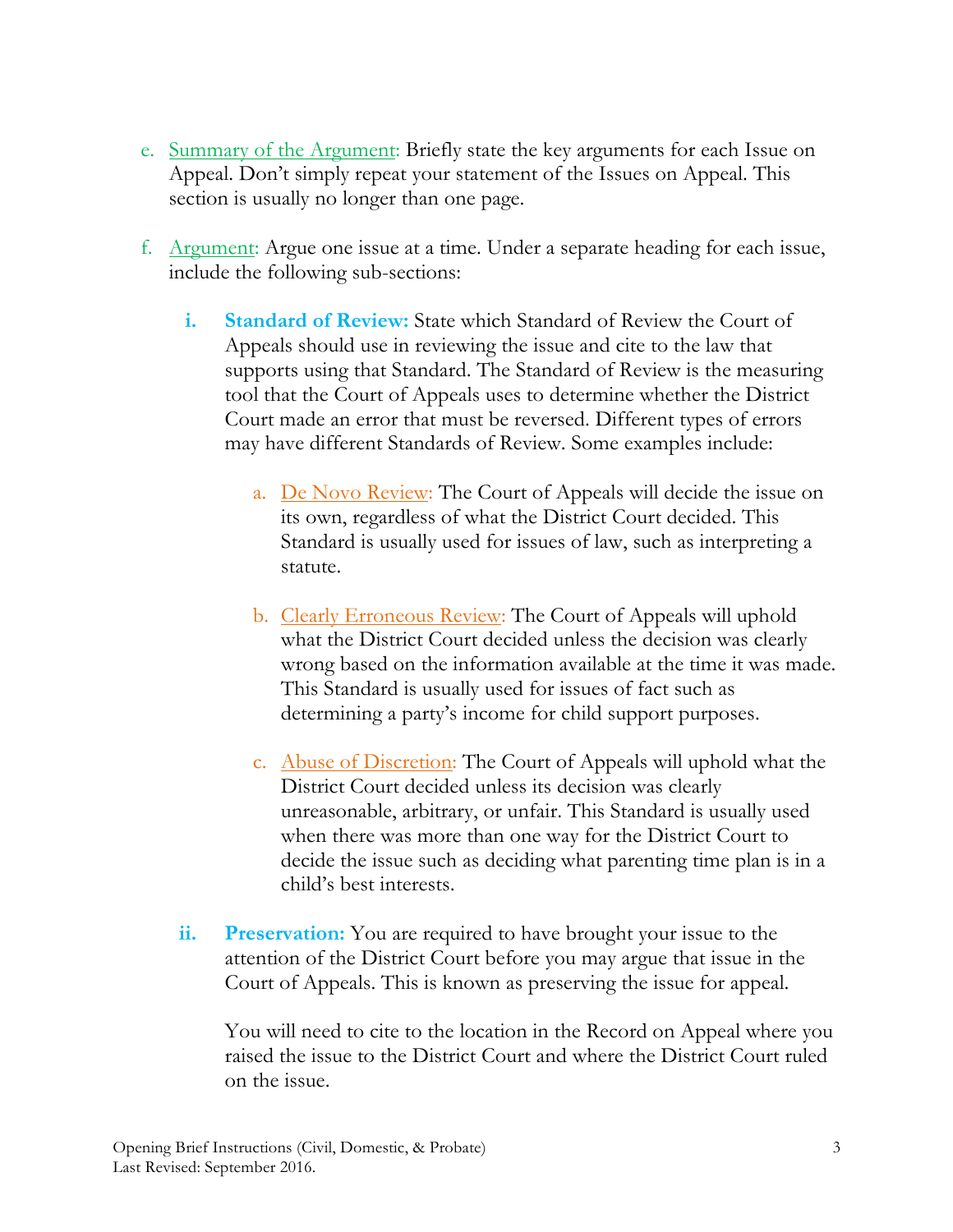- **iii. Discussion:** State your arguments on the issue. You will choose how the argument is organized and what sources to include. One way to organize your argument is as follows:
	- a. Introduction: Introduce the issue and state the error that the District Court made.
	- b.  $\text{Law:}$  Cite to the law that supports your argument as to how and why the District Court erred.
	- c. Facts: State the facts from your case that are relevant for resolving the issue. Cite to the Record on Appeal where those facts can be found.
	- d. Apply Facts to Law: Discuss why the Court of Appeals must resolve the case in your favor when it applies the facts to the law you cited.
	- e. Apply Standard of Review: Discuss how the Standard of Review has been met.
	- f. Conclude: State how the Court should resolve the issue.
	- **iv. Repeat for Each Issue Raised:** You must include a "Standard of Review," "Preservation," and "Discussion" section for each of your Issues on Appeal.
- g. Conclusion: State exactly what you want the Court of Appeals to do with your case.

#### Certificate of Service

You must send a copy of the Opening Brief to each party's attorney or directly to a party who does not have an attorney. Certify the date that you sent the Opening Brief and how service was made (by mail or in-person). List the address you used for each party or attorney in the case.

**5. Attachments:** The court may only review documents that are a part of the certified Record on Appeal. Do **NOT** include any documents from your case file with your Opening Brief.